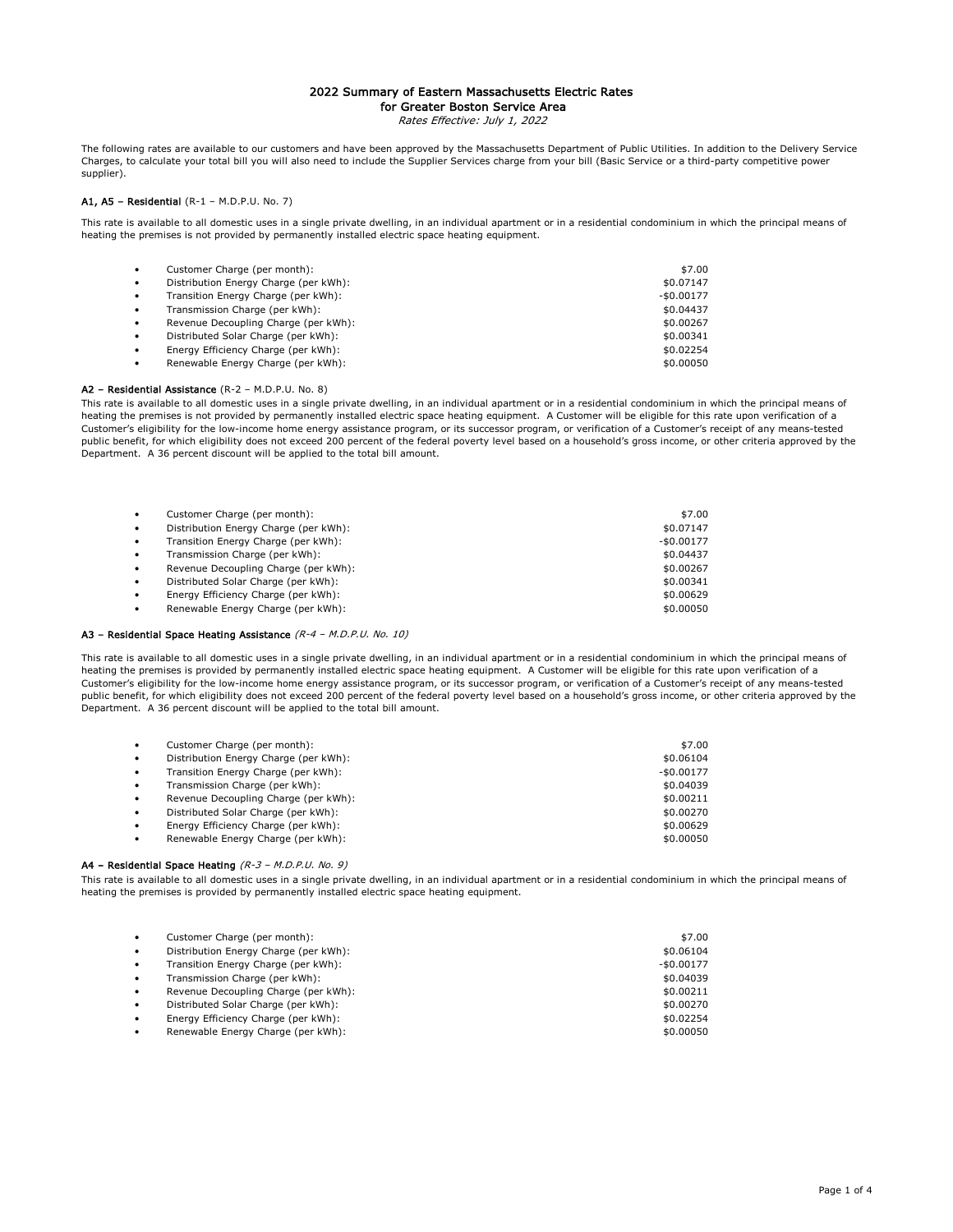### A9 – General (without a demand meter) (G-1 – M.D.P.U. No. 11)

This rate is for small commercial/industrial customers with demand of less than 10 kW. Customers with a demand exceeding 12 kW in any month will be placed on rate B2.

# October - May

June - September

| \$8.00      |
|-------------|
| \$0.07363   |
| $-$0.00177$ |
| \$0.03485   |
| \$0.00304   |
| \$0.00388   |
| \$0.01073   |
| \$0.00050   |
|             |

### • Customer Charge (per month): \$8.00 • Distribution Energy Charge (per kWh): \$0.10497 • Transition Energy Charge (per kWh):  $\sim$  50.00177 • Transmission Charge (per kWh): \$0.03485 • Revenue Decoupling Charge (per kWh):<br>• Distributed Solar Charge (per kWh): \$0.00304 • Distributed Solar Charge (per kWh): • Energy Efficiency Charge (per kWh): \$0.01073 • Renewable Energy Charge (per kWh): \$0.00050

### B1 – General (with a demand meter) (G-1 – M.D.P.U. No. 11)

This rate is for small commercial/industrial customers with demand of less than 10 kW. Demand meters are mandatory for all new customers with either threephase service, or single-phase service exceeding 100 amperes. Customers with a demand exceeding 12 kW in any month will be placed on rate B2.

### October - May

June -

|           | Customer Charge (per month):                              | \$11.00     |
|-----------|-----------------------------------------------------------|-------------|
| $\bullet$ | Distribution Energy Charge - First 2,000 kWh (per kWh):   | \$0.07008   |
| $\bullet$ | Distribution Energy Charge - Next 150 hrs x kW (per kWh): | \$0.06384   |
| $\bullet$ | Distribution Energy Charge - Remainder kWh (per kWh):     | \$0.04988   |
| $\bullet$ | Distribution Demand Charge - Greater than 10 kW (per kW): | \$0.31      |
| $\bullet$ | Transition Energy Charge (per kWh):                       | $-$0.00177$ |
| $\bullet$ | Transmission Energy Charge - First 2,000 kWh (per kWh):   | \$0.02634   |
| $\bullet$ | Transmission Energy Charge - Next 150 hrs x kW (per kWh): | \$0.02634   |
| $\bullet$ | Transmission Energy Charge - Remainder kWh (per kWh):     | No Charge   |
| $\bullet$ | Transmission Demand Charge - Greater than 10 kW (per kW): | \$35.51     |
| $\bullet$ | Revenue Decoupling Charge (per kWh):                      | \$0.00304   |
| $\bullet$ | Distributed Solar Charge (per kWh):                       | \$0.00388   |
| $\bullet$ | Energy Efficiency Charge (per kWh):                       | \$0.01073   |
| $\bullet$ | Renewable Energy Charge (per kWh):                        | \$0.00050   |
| September |                                                           |             |
| $\bullet$ | Customer Charge (per month):                              | \$11.00     |
| ٠         | Distribution Energy Charge - First 2,000 kWh (per kWh):   | \$0.09909   |
| $\bullet$ | Distribution Energy Charge - Next 150 hrs x kW (per kWh): | \$0.06890   |
| $\bullet$ | Distribution Energy Charge - Remainder kWh (per kWh):     | \$0.05129   |
| $\bullet$ | Distribution Demand Charge - Greater than 10 kW (per kW): | \$0.97      |
| ٠         | Transition Energy Charge (per kWh):                       | $-$0.00177$ |
| $\bullet$ | Transmission Energy Charge - First 2,000 kWh (per kWh):   | \$0.02634   |
| $\bullet$ | Transmission Energy Charge - Next 150 hrs x kW (per kWh): | \$0.02634   |
| ٠         | Transmission Energy Charge - Remainder kWh (per kWh):     | No Charge   |

- Transmission Demand Charge Greater than 10 kW (per kW): \$105.91
- Revenue Decoupling Charge (per kWh):  $\frac{1}{2}$  ,  $\frac{1}{2}$  ,  $\frac{30.00304}{2}$
- 
- Distributed Solar Charge (per kWh): \$0.00388
- Energy Efficiency Charge (per kWh): \$0.01073 Renewable Energy Charge (per kWh):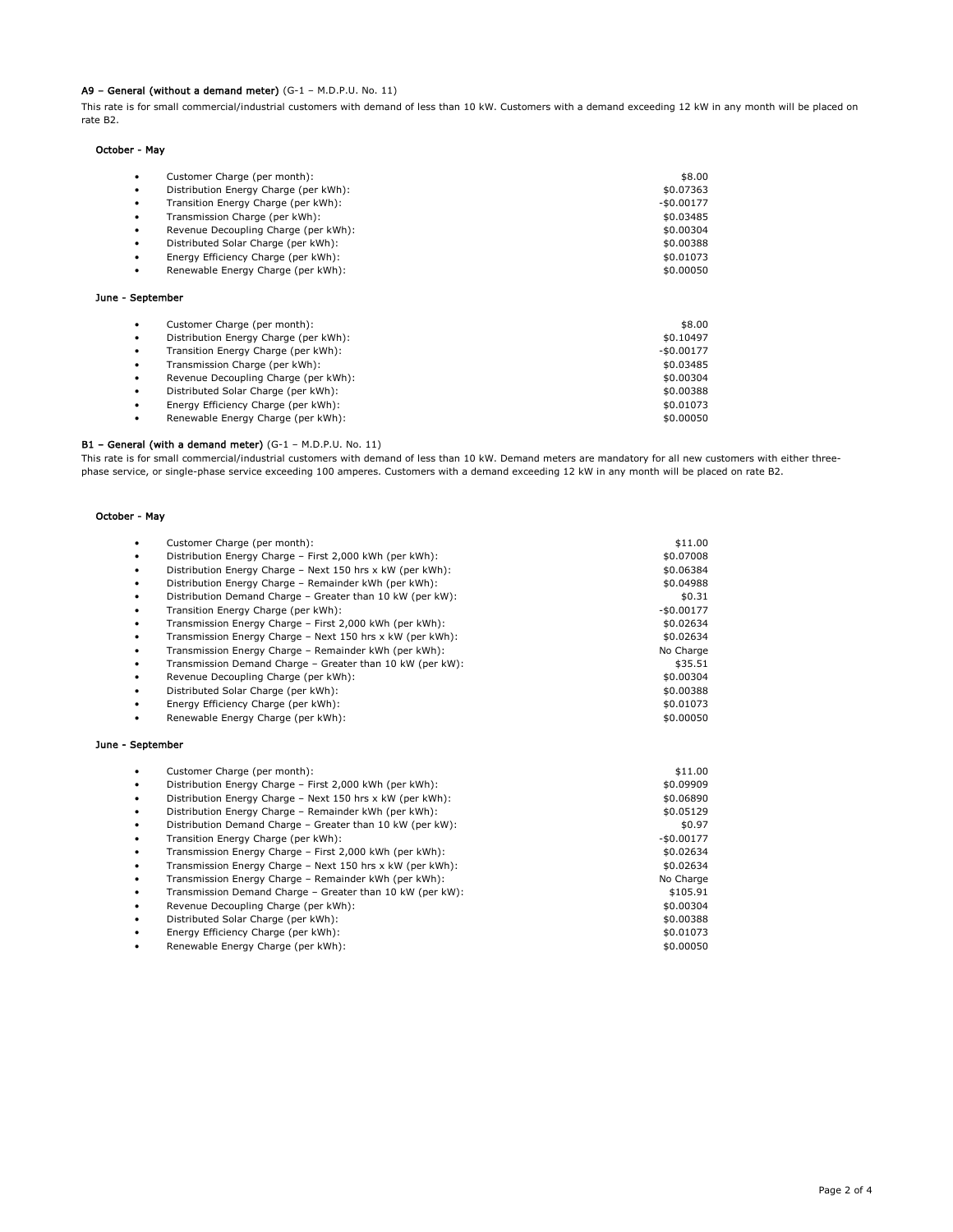### B2 – General (G-2 – M.D.P.U. No. 12)

This rate is for medium-sized commercial and industrial customers where the service voltage is less than 10,000 volts and the monthly demand is greater than 10 kW but less than 200 kW.

### October - May

| ٠                | Customer Charge (per month):                              | \$18.00     |
|------------------|-----------------------------------------------------------|-------------|
| ٠                | Distribution Energy Charge - First 2,000 kWh (per kWh):   | \$0.03414   |
| ٠                | Distribution Energy Charge - Next 150 hrs x kW (per kWh): | \$0.02842   |
| ٠                | Distribution Energy Charge - Remainder kWh (per kWh):     | \$0.02631   |
| ٠                | Distribution Demand Charge - Greater than 10 kW (per kW): | \$10.68     |
| ٠                | Transition Energy Charge (per kWh):                       | $-$0.00177$ |
| ٠                | Transmission Demand Charge - Greater than 10 kW (per kW): | \$11.50     |
| ٠                | Revenue Decoupling Charge (per kWh):                      | \$0.00197   |
| ٠                | Distributed Solar Charge (per kWh):                       | \$0.00252   |
|                  | Energy Efficiency Charge (per kWh):                       | \$0.01073   |
|                  | Renewable Energy Charge (per kWh):                        | \$0.00050   |
| June - September |                                                           |             |
|                  | Customer Charge (per month):                              | \$18.00     |
| ٠                | Distribution Energy Charge - First 2,000 kWh (per kWh):   | \$0.04538   |
| ٠                | Distribution Energy Charge - Next 150 hrs x kW (per kWh): | \$0.03038   |
|                  | Distribution Energy Charge - Remainder kWh (per kWh):     | \$0.02686   |
|                  | Distribution Domand Charge Crooter than 10 UW (nor UW).   | $+22.00$    |

• Distribution Demand Charge – Greater than 10 kW (per kW):  $$22.90$ <br>• Transition Energy Charge (per kWh): Fransition Energy Charge (per kWh):<br>
Transmission Demand Charge – Greater than 10 kW (per kW):  $$30.48$ • Transmission Demand Charge - Greater than 10 kW (per kW): • Revenue Decoupling Charge (per kWh): \$0.00197 • Distributed Solar Charge (per kWh): \$0.00252

- 
- Energy Efficiency Charge (per kWh):
- Renewable Energy Charge (per kWh): \$0.00050

## B3, G6 – Time of Use (G-3 – M.D.P.U. No. 13)

This rate is for large commercial and industrial customers where the service voltage is 14,000 volts or more. This rate has peak and off-peak periods. Peak is from 9 a.m. to 6 p.m. weekdays from June through September; and 8 a.m. to 9 p.m. weekdays October through May. Off-peak is all other hours including weekends and Massachusetts holidays.

#### October - May

| $\bullet$ | Customer Charge (per month):          | \$250.00    |
|-----------|---------------------------------------|-------------|
| $\bullet$ | Distribution Energy Charge (per kWh): | \$0.00842   |
| $\bullet$ | Distribution Demand Charge (per kW):  | \$9.78      |
| $\bullet$ | Transition Energy Charge (per kWh):   | $-$0.00177$ |
| $\bullet$ | Transmission Demand Charge (per kW):  | \$13.61     |
| $\bullet$ | Revenue Decoupling Charge (per kWh):  | \$0.00121   |
| $\bullet$ | Distributed Solar Charge (per kWh):   | \$0.00154   |
| $\bullet$ | Energy Efficiency Charge (per kWh):   | \$0.01073   |
| $\bullet$ | Renewable Energy Charge (per kWh):    | \$0.00050   |
|           |                                       |             |
|           | <u> Cantambar</u>                     |             |

## June - September

| $\bullet$ | Customer Charge (per month):          | \$250.00    |
|-----------|---------------------------------------|-------------|
| $\bullet$ | Distribution Energy Charge (per kWh): | \$0.00842   |
| $\bullet$ | Distribution Demand Charge (per kW):  | \$16.60     |
| $\bullet$ | Transition Energy Charge (per kWh):   | $-$0.00177$ |
| $\bullet$ | Transmission Demand Charge (per kW):  | \$13.61     |
| $\bullet$ | Revenue Decoupling Charge (per kWh):  | \$0.00121   |
| $\bullet$ | Distributed Solar Charge (per kWh):   | \$0.00154   |
| $\bullet$ | Energy Efficiency Charge (per kWh):   | \$0.01073   |
| $\bullet$ | Renewable Energy Charge (per kWh):    | \$0.00050   |
|           |                                       |             |